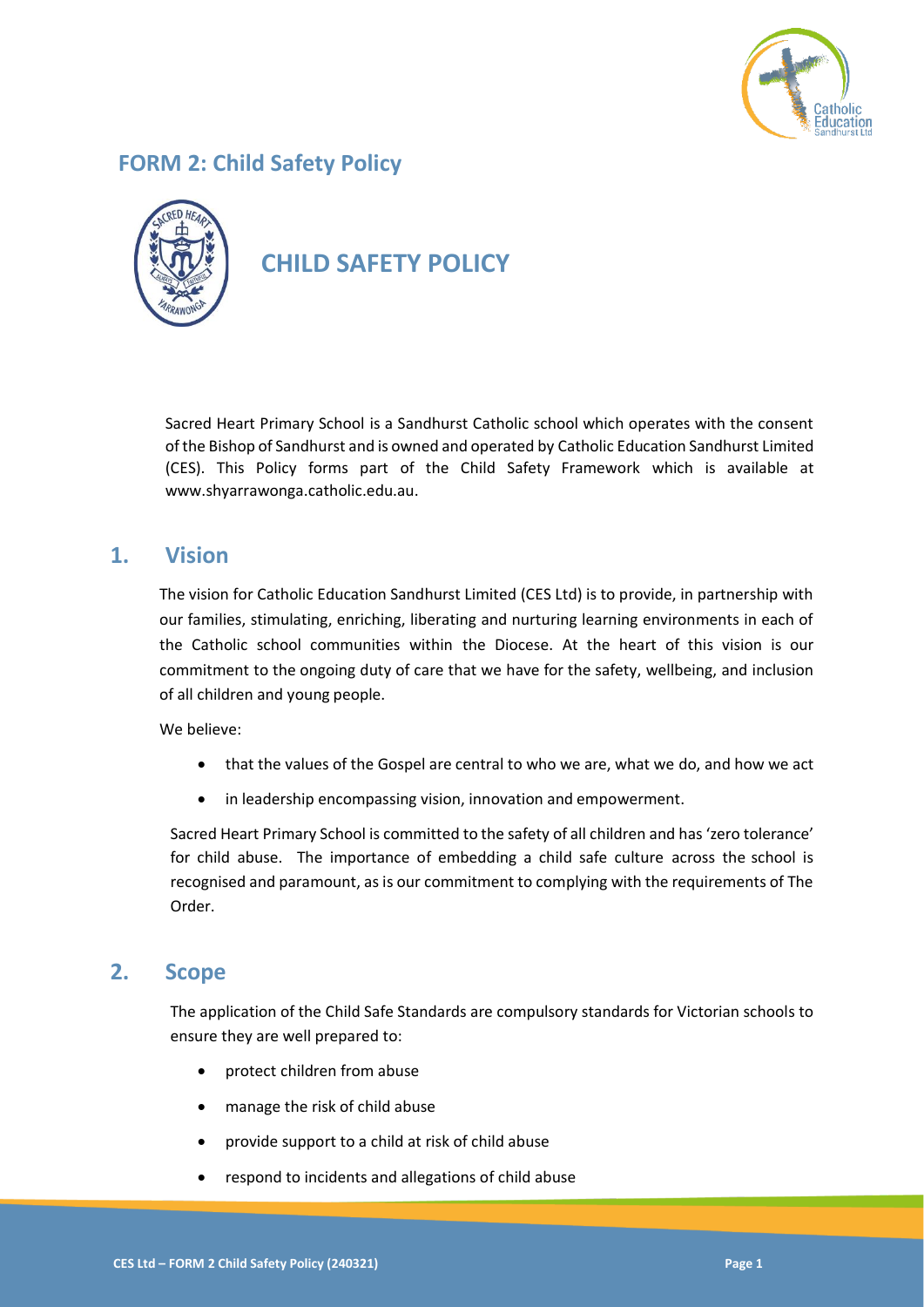This policy will outline the policy and procedures for implementation of the Child Safe Standards at Sacred Heart Primary School .

The CES Ltd Child Safety Framework and incorporated Policies and documents applies at Sacred Heart Primary School and includes:

- the principal
- all employees
- contractors
- volunteers
- ministers of religion (clergy), and religious personnel (Brother, Sister, Monk)
- others visitors
- students

This policy should be read in conjunction with following related school policies and procedures:

- Mandatory Reporting Policy
- Reportable Conduct Policy
- PROTECT Responding and Reporting Obligations Policy, and Procedures

#### **Policy Statement**

- The principal is responsible for embedding a culture of child safety at Sacred Heart Primary School and ensuring that all staff meet the requirements of CES Ltd.
- Sacred Heart Primary School will implement the seven Child Safe Standards and the Principle of Inclusion.

#### **The Principle of Inclusion**

Sacred Heart Primary School must take account of and make reasonable efforts to accommodate the diversity of all children in implementing the Child Safe Standards, including (but not limited to) Aboriginal and Torres Strait Islander children, children from culturally and linguistically diverse backgrounds, children with disabilities, and children who are vulnerable.

#### **The Standards**

| <b>Child Safe Standard 1</b> | Strategies to embed an organisational culture of child<br>safety  |
|------------------------------|-------------------------------------------------------------------|
| <b>Child Safe Standard 2</b> | Child safety policy or statement of commitment to child<br>safety |
| <b>Child Safe Standard 3</b> | A child safe code of conduct                                      |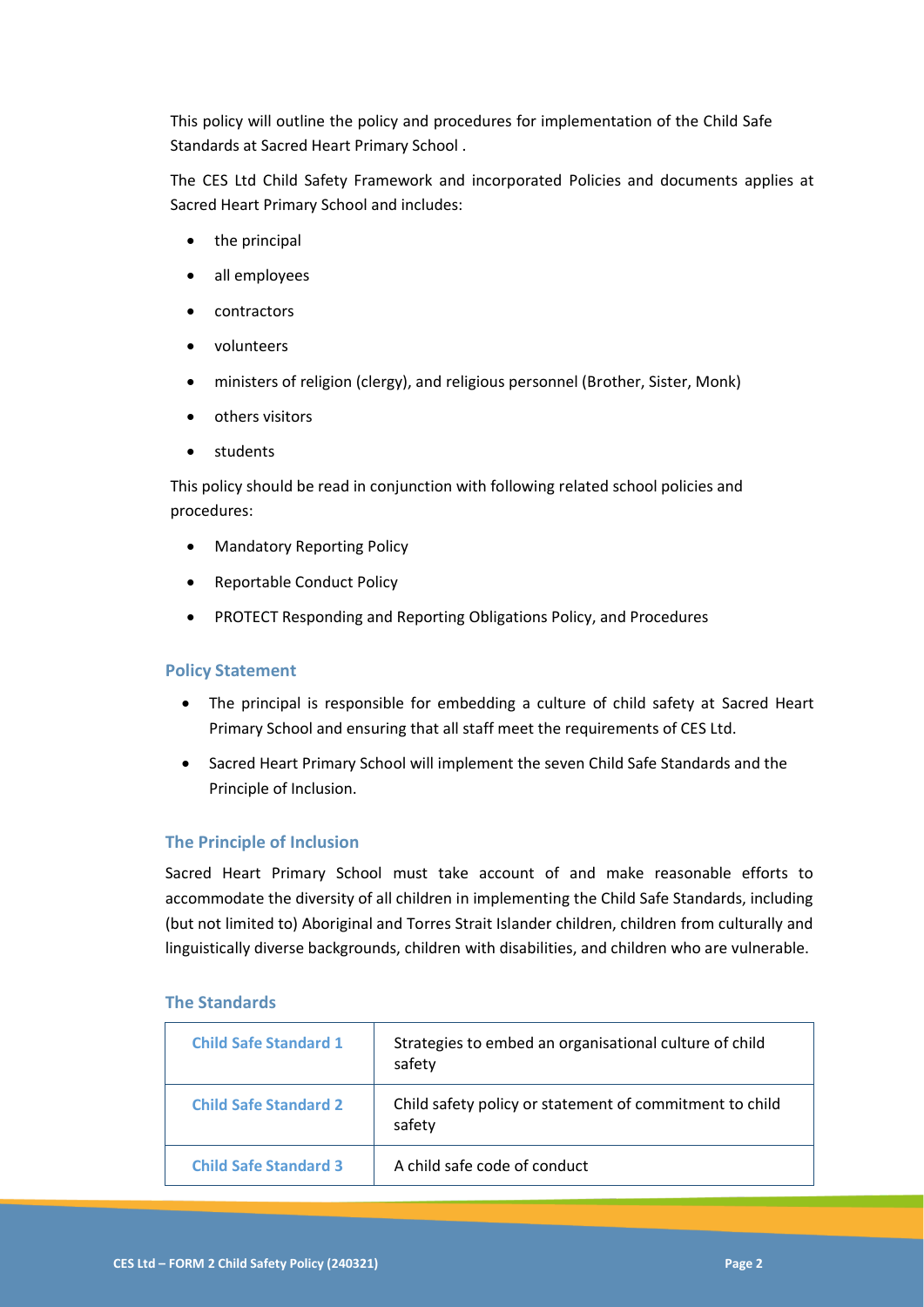| <b>Child Safe Standard 4</b> | School staff selection, supervision and management<br>practices for a child safe environment |
|------------------------------|----------------------------------------------------------------------------------------------|
| <b>Child Safe Standard 5</b> | Procedures for responding to allegation of suspected<br>child abuse                          |
| <b>Child Safe Standard 6</b> | Strategies to identify and reduce or remove the risks of<br>child abuse                      |
| <b>Child Safe Standard 7</b> | Strategies to promote child empowerment and<br>participation                                 |

CES Ltd is committed to a vision of child safety, and Sacred Heart Primary School will adopt the required CES Ltd Child Safety policies and procedures to create and maintain a child safe environment.

Sacred Heart Primary School is committed to providing a safe and nurturing environment for all children and young people in its schools and has a zero tolerance for child abuse.

Sacred Heart Primary School will, at all times, ensure the ongoing safety and wellbeing of all children and young people is the primary focus of care and decision-making.

Sacred Heart Primary School will create and maintain a safe environment and nurturing culture by actively and continually developing and reviewing all policies, processes and practices, informed by emerging thinking and evidence.

Sacred Heart Primary School will provide staff and volunteers in the school with training, guidance, resources and be responsible for reviewing the effectiveness of the schools' child safe practices.

Sacred Heart Primary School will demonstrate its commitment to child safety through its programs and operations and the principal will monitor the school's adherence to this commitment.

Sacred Heart Primary School will support, encourage and enable school staff, parents and children to understand, identify, discuss and report child abuse to ensure child safety in our school.

Sacred Heart Primary School will support or assist children who disclose child abuse or are linked to suspected child abuse.

Sacred Heart Primary School principal will inform staff and personnel associated with students under their care, including volunteers, contractors and ministers of religion, of the Child Safe Policy and related guidelines and procedures for adherence.

The principal is responsible for ensuring that the school community is informed of the Child Safe Policy and related documents and that these are publicly available and accessible.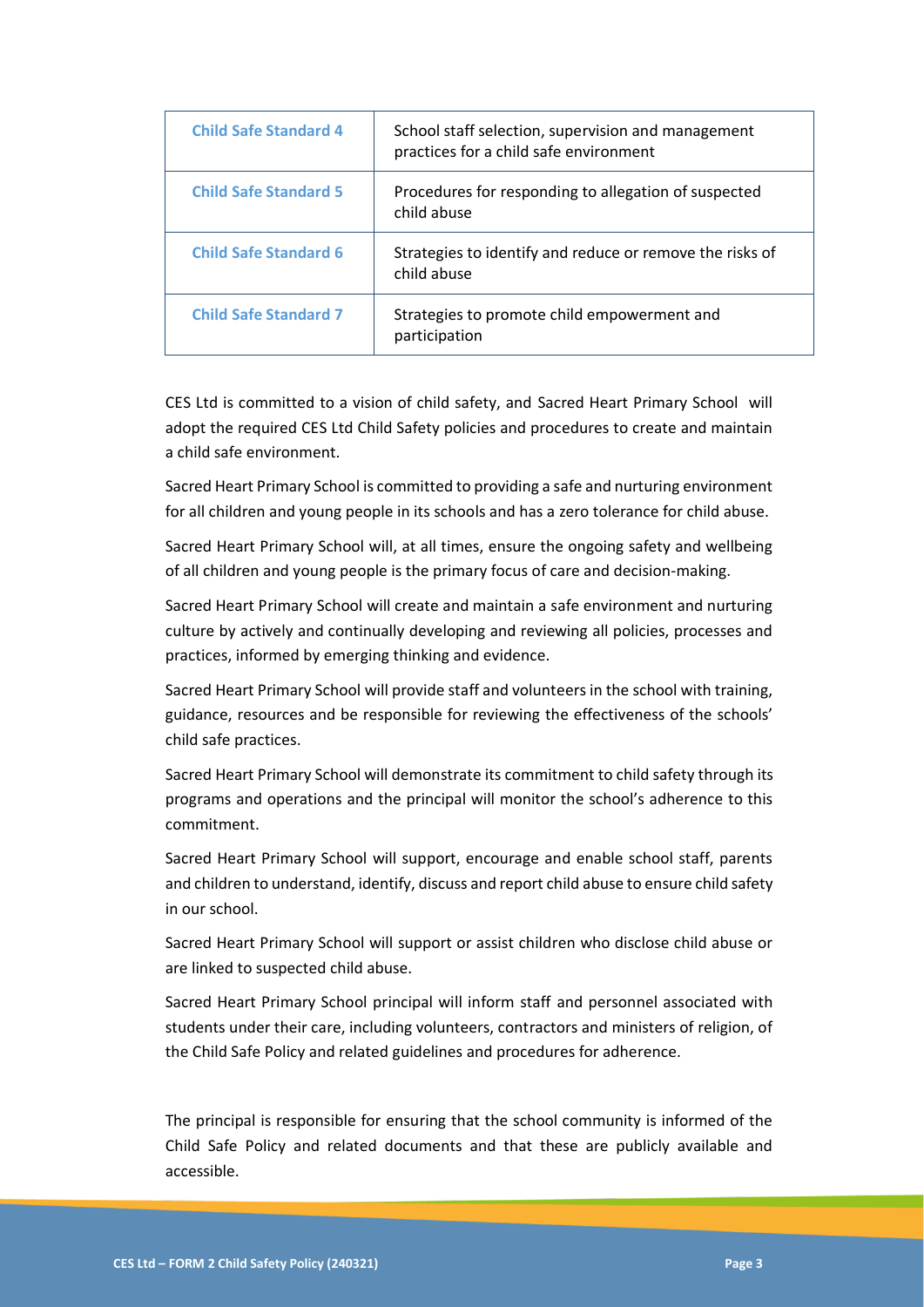At Sacred Heart Primary School we actively encourage all students to openly express their views and feel comfortable about giving voice to the things that are important to them.

We promote child safety in ways that are readily accessible, easy to understand, and userfriendly to children.

The curriculum design integrates appropriate knowledge and skills to enhance student's understanding of being safe. Teaching and learning strategies that acknowledge and support student voice are implemented.

We have developed appropriate programs about:

- standards of behaviour for students attending our school
- healthy and respectful relationships (including sexuality)
- resilience and
- child abuse awareness and prevention

The principal, staff and volunteers of Sacred Heart Primary School will participate in frequent training to ensure the policy is understood.

The policies, guidelines and codes of conduct for the care, wellbeing and protection of students are based on honest, respectful and trusting relationships between adults and children and young people.

Policies and practices demonstrate our compliance with legislative requirements and cooperation with the police, external authorities and human services agencies.

All persons involved in situations where harm is suspected or disclosed must be treated with sensitivity, dignity and respect.

Staff, clergy, volunteers, contractors, parents and students should feel free to raise concerns about child safety, knowing these will be taken seriously by school leadership and our governing body.

Appropriate confidentiality will be maintained, with information being provided to those who have a right or a need to be informed, either legally or pastorally.

## **3. Related documents**

<span id="page-3-0"></span>FORM 1: Commitment Statement to Child Safety FORM 3: Child Safety Code of Conduct FORM 4: PROTECT Responding and Reporting Obligations Policy FORM 5: PROTECT Responding & Reporting Obligations Procedures FORM 6: Mandatory Reporting Policy [FORM 7: Police and DFFH Interview Protocol](#page-3-0) FORM 8: Child Safe Standards Implementation in Schools Checklist